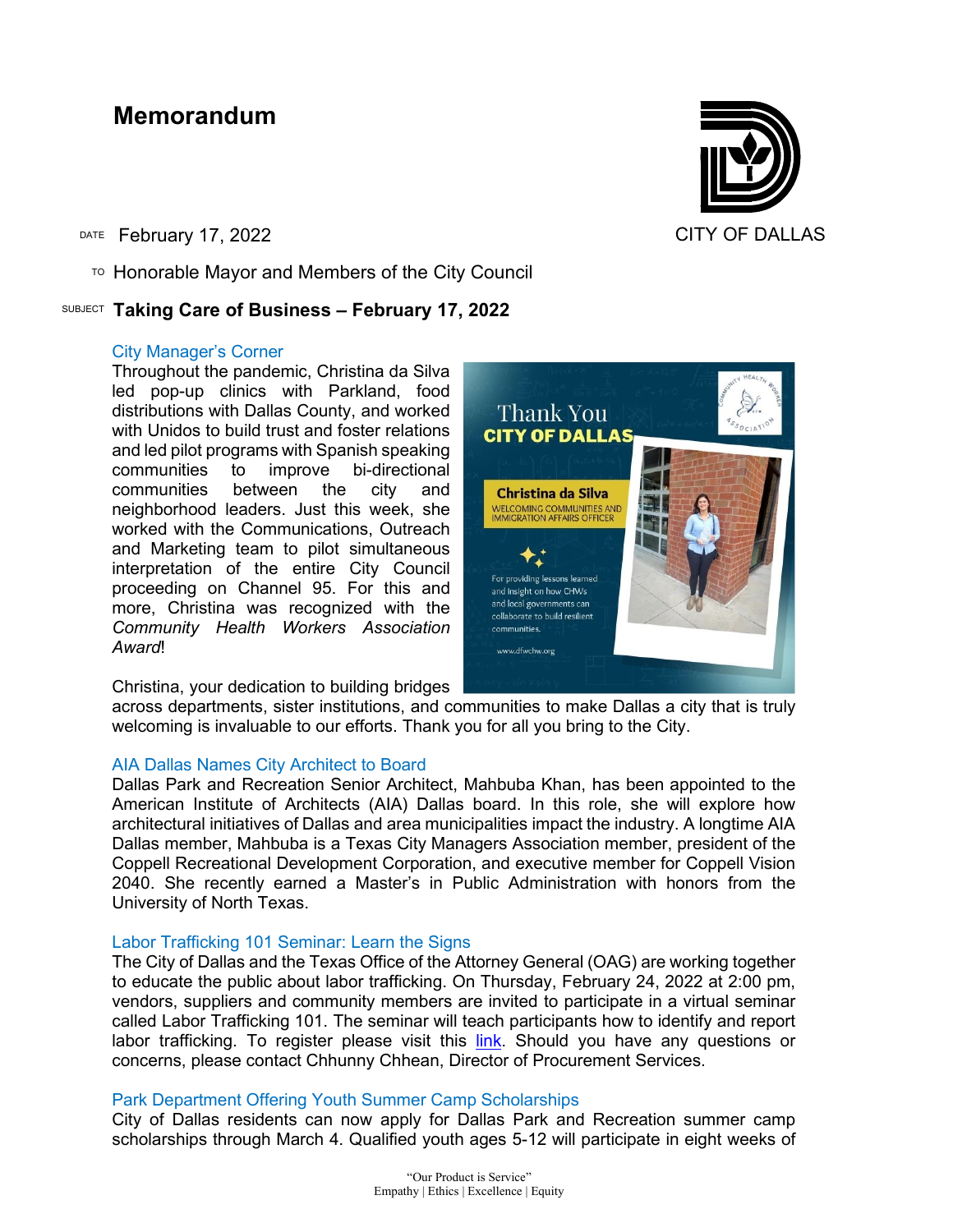DATE February 18, 2022

#### SUBJECT **Taking Care of Business – February 17, 2022**

camp activities at a Dallas recreation center. Online applications are available at [DallasParks.org.](http://www.dallasparks.org/) For your convenience, the attached graphic can be utilized to promote the program. Should you have any questions, please contact Crystal Ross, Assistant Director of Park and Recreation.

#### Tree Plantings Keep Dallas Parks Green

Volunteers of all ages are invited to White Rock Lake on February 19, 2022 for a community tree planting hosted by For the Love of the Lake and White Rock Lake Foundation. For your convenience, a flyer has been attached and can be distributed to promote the event. Should you have any questions, please contact Crystal Ross, Assistant Director of Park and Recreation.

#### Redistricting Commission Update

The Redistricting Commission recently met on Tuesday, February 15 where they received an update on map submissions and received two map presentations from residents who met the required map submittal criteria. The commission accepted the two map submissions for further consideration. The next commission meeting will be on Monday, February 28, at 3:30 p.m. at Dallas City Hall – Council Chambers – 6EN.

The Commission hosted their final hybrid town hall last Thursday at City Hall, allowing for virtual and in person participation. That town hall was also offered in Spanish and allowed for an American Sign Language (ASL) interpreter. The Commission hosted their final in person town hall on Saturday, February 12, at Timberglen Recreation Center. In all, the commission hosted a total of eight town halls, allowing residents to participate within their communities and virtually. Individuals who wish to address the Redistricting Commission can still do so by attending a regular meeting, virtually or in person.

For a complete list of meetings or to submit your very own map, visit [www.DallasRedistricting.com](https://gcc02.safelinks.protection.outlook.com/?url=http%3A%2F%2Fwww.dallasredistricting.com%2F&data=04%7C01%7Cc.gonzalezkurz%40dallascityhall.com%7Ccaf59a02fc4b46eb937e08d9f19e09ab%7C2935709ec10c4809a302852d369f8700%7C0%7C0%7C637806483334265884%7CUnknown%7CTWFpbGZsb3d8eyJWIjoiMC4wLjAwMDAiLCJQIjoiV2luMzIiLCJBTiI6Ik1haWwiLCJXVCI6Mn0%3D%7C3000&sdata=bRiwqTOqnHILexPa7lhBzLZ1IkT7yA7NApI7rwb77xQ%3D&reserved=0) or call 214-671-6197. All map submissions must be submitted by April 15, 2022. Should you have any questions, please contact Brett Wilkinson, Director of the Office of Government Affairs at [brett.wilkinson@dallascityhall.com](mailto:brett.wilkinson@dallascityhall.com) or 214-670-5797.

#### Department of Aviation Earns Second Straight 'The Voice of the Customer' Recognition

*Airport Council International World* recently recognized Dallas Love Field as a recipient of its 'The Voice of the Customer' initiative for the second year in a row. The initiative celebrates airports that continued to prioritize listening and adapting to customers through feedback during the COVID-19 pandemic in 2021. This year, only 200 of the 1,900+ member airports in over 185 countries represented in ACI were recognized. Along with three Airport Service Quality Awards and two 'The Voice of the Customer' recognitions, Dallas Love Field was also added to the ACI World Director General's Roll of Excellence in 2021. Should you have any questions, please contact Mark Duebner, Director of Aviation.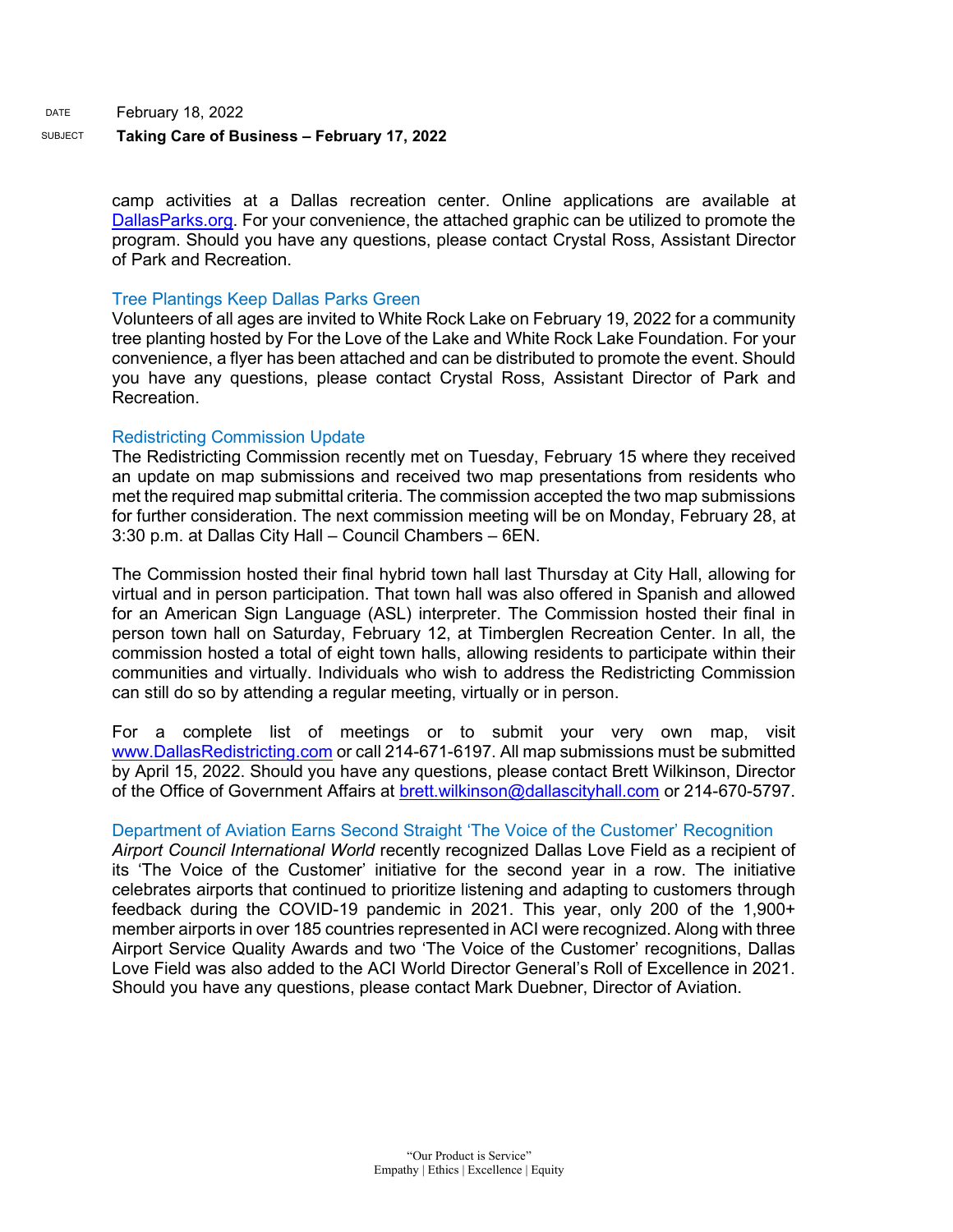

#### Dallas Public Library Named Top Innovator by Urban Libraries **Council**

Dallas Public Library's Budgeting for Equity effort was recognized by the Urban Libraries Council's annual innovations awards that recognize ten transformative programs from ULC's 160 member library systems across the U.S. and Canada. The Budgeting for Equity initiative was selected for its inventiveness, the outcomes achieved and the ability for other libraries to adapt and

implement their work. Pictured is Director of Libraries Jo Giudice (*right*, holding award) with the two staff integral to the Budgeting for Equity program, Assistant Director Heather Lowe (center) and Data Coordinator Jasmine Crayton (left). Should you have any questions, please contact Jo Giudice, Director of the Dallas Public Library.

#### New Procurement Opportunities

The Office of Procurement Services (OPS) is excited to announce the following new contract opportunities. More information can be found on the City's [electronic bid portal:](https://gcc02.safelinks.protection.outlook.com/?url=https%3A%2F%2Fdallascityhall.bonfirehub.com%2Fportal%2F%3Ftab%3DopenOpportunities&data=04%7C01%7COPSAdmin%40dallascityhall.com%7Cf8e151d6dfb545f0627108d9eda6c58c%7C2935709ec10c4809a302852d369f8700%7C0%7C0%7C637802123674822479%7CUnknown%7CTWFpbGZsb3d8eyJWIjoiMC4wLjAwMDAiLCJQIjoiV2luMzIiLCJBTiI6Ik1haWwiLCJXVCI6Mn0%3D%7C3000&sdata=UoT%2BKe%2FdIxDRTcYn4sOfommhiMJJJvi3V15ifr0yIrA%3D&reserved=0)

| <b>Opportunity No.</b> | <b>Opportunity Name</b>                            |  |
|------------------------|----------------------------------------------------|--|
| BV22-00018403          | Large Diameter Concrete Water Pipes, Accessories & |  |
|                        | <b>Emergency Repair Services</b>                   |  |
| BBZ22-00018527         | <b>Regional Catastrophic Preparedness</b>          |  |

We are also pleased to share the latest[, Procurement Quarterly](https://gcc02.safelinks.protection.outlook.com/?url=https%3A%2F%2Fdallascityhall.com%2Fdepartments%2Fprocurement%2FPublishingImages%2FPages%2Fdefault%2FProcurement%2520Quarterly%2520Forecast%2520FY22%2520Q2.pdf&data=04%7C01%7COPSAdmin%40dallascityhall.com%7Cf8e151d6dfb545f0627108d9eda6c58c%7C2935709ec10c4809a302852d369f8700%7C0%7C0%7C637802123674822479%7CUnknown%7CTWFpbGZsb3d8eyJWIjoiMC4wLjAwMDAiLCJQIjoiV2luMzIiLCJBTiI6Ik1haWwiLCJXVCI6Mn0%3D%7C3000&sdata=0Q8YNgjPrEdwXuVb5kIHMKRyuaPtE84WELmykAMpmfw%3D&reserved=0) listing citywide opportunities for the current quarter (of the fiscal year) and published on the OPS [website.](https://gcc02.safelinks.protection.outlook.com/?url=https%3A%2F%2Fdallascityhall.com%2Fdepartments%2Fprocurement%2FPages%2Fdefault.aspx&data=04%7C01%7COPSAdmin%40dallascityhall.com%7Cf8e151d6dfb545f0627108d9eda6c58c%7C2935709ec10c4809a302852d369f8700%7C0%7C0%7C637802123674822479%7CUnknown%7CTWFpbGZsb3d8eyJWIjoiMC4wLjAwMDAiLCJQIjoiV2luMzIiLCJBTiI6Ik1haWwiLCJXVCI6Mn0%3D%7C3000&sdata=8n2Di1WmF06E62wJbgAsXJ6bkAjdKsDcTWLEbzBmZVk%3D&reserved=0)

Please be advised that once an opportunity is advertised, it is considered an open procurement until the City Council awards the contract. The Code of Ethics prohibits communication between councilmembers and vendors/ suppliers on open procurements. Should you have any questions, please contact Chhunny Chhean, Director of Procurement **Services** 

#### OHS Street Outreach Update

The Dallas R.E.A.L. Time Rapid Rehousing Initiative (DRTRR) team of homeless service providers, co-led by the Office of Homeless Solutions (OHS) and Metro Dallas Homeless Alliance (MDHA), is currently targeting several encampments, which will result in closure through the housing of those unsheltered individuals throughout the year. The team will outreach to these sites and meet with various persons experiencing homelessness to assess their needs in preparation for site closure via housing. During this time, the OHS Street Outreach Team will continue to engage with unsheltered residents through normal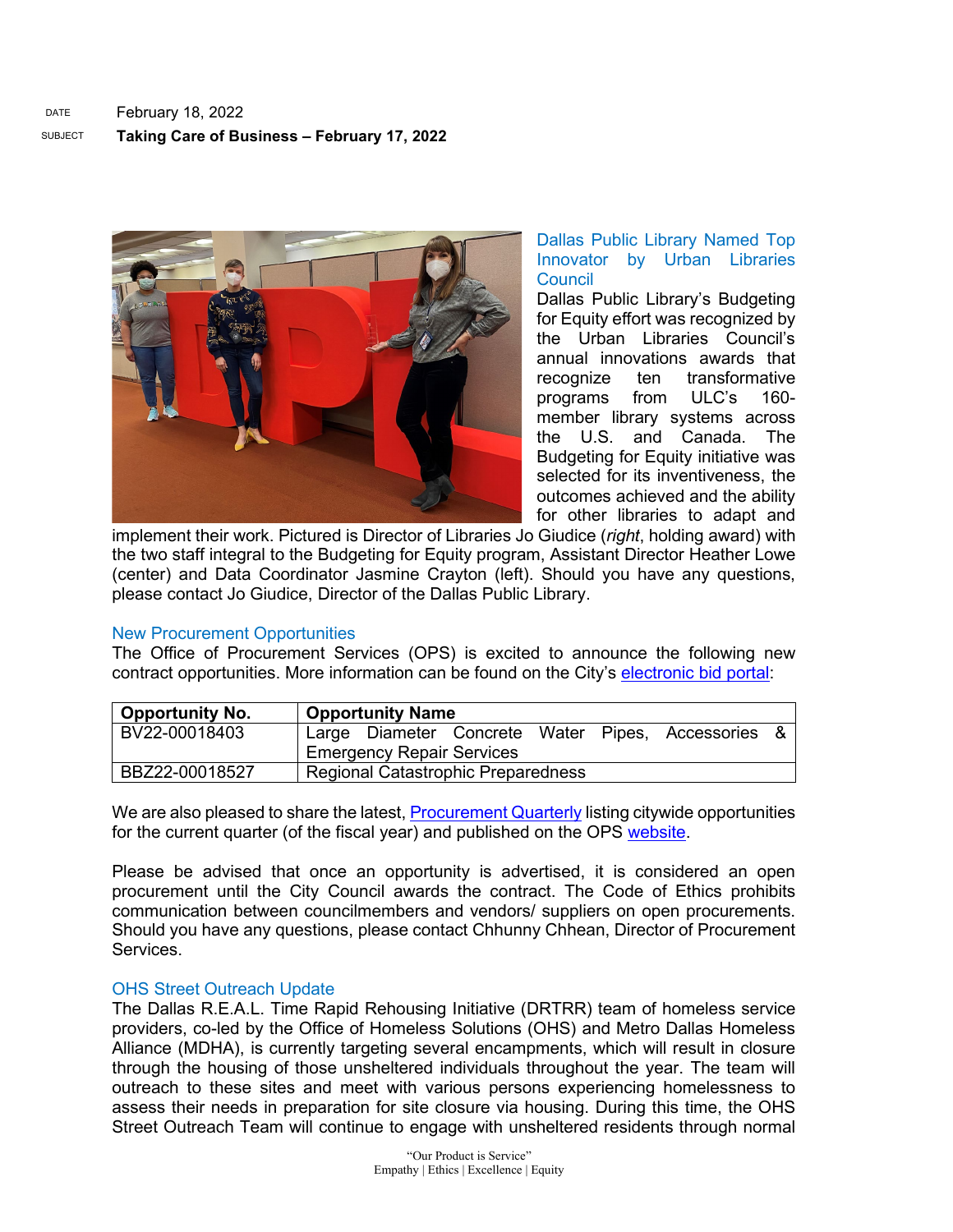#### SUBJECT **Taking Care of Business – February 17, 2022**

street outreach, connecting people with the needed resources, such as: getting IDs, working with Community Courts on expunging eligible tickets and offenses from their records, identifying medical needs, and getting them access to the Coordinated Access System (CAS).

Please see the attached schedule for homeless encampment cleaning the weeks of February 14 through February 25. Please note that these will be for debris removal and outreach only. Due to the high transmission rate of the new COVID variant, Omicron, the openings of Inclement Weather Shelters, and the newly secured Covid quarantine site, all encampment cleaning requests are being resolved as time allows. We appreciate everyone's patience.

| February 14 - 18           | February 21 - 25                            |
|----------------------------|---------------------------------------------|
| <b>LOCATION</b>            | <b>LOCATION</b>                             |
| Cockrell Hill & 20         | 12399 Coit Rd                               |
| St. Augustine & 175        | 11235 N Central Service Rd-SB               |
| Masters & 175              | Central Ramp & LBJ // 635 & Coit Service Rd |
| Beltline & 175             | 7873 LBJ Fwy-WB                             |
| Baylor & Hickory           | 13045 N Central Expwy-SB                    |
| Ferguson & 30              | 12989 N Central Expwy-NB                    |
| 67 & 20- East & West ramps | 7996 Meadow Rd                              |
| 1700 Chestnut              | Walnut Hill Ln & N Central Expwy            |
|                            | 6977 LBJ Service Rd                         |
|                            | 7985 Royal Ln                               |
|                            | <b>Stemmons Fwy &amp; Medical District</b>  |

#### **Encampment Resolution (Cleaning) Schedule February 14-25, 2022**

OHS continues to urge people who see an encampment to report via 311 or 311's OurDallas smartphone app to ensure strategic alignment with comprehensive OHS outreach. The DRTRR Dashboard through MDHA, was presented to the Citizens Homelessness Commission and the Dallas Area Partnership Board in November of 2021 and is now live. The OHS Service Request dashboard can be utilized to track the progress of encampment resolution efforts. Please visit the [dashboard](https://gcc02.safelinks.protection.outlook.com/?url=https%3A%2F%2Fdallasgis.maps.arcgis.com%2Fapps%2Fopsdashboard%2Findex.html%23%2Fccd41f0d795f407a94ae17e2c27bf073&data=04%7C01%7CAmanda.Voigt%40dallascityhall.com%7C233f59f2284d4e1e889c08d9a94b7cdf%7C2935709ec10c4809a302852d369f8700%7C0%7C0%7C637726963939462025%7CUnknown%7CTWFpbGZsb3d8eyJWIjoiMC4wLjAwMDAiLCJQIjoiV2luMzIiLCJBTiI6Ik1haWwiLCJXVCI6Mn0%3D%7C3000&sdata=3mXj5FFXAaQ5gm0LtJvJ%2BhMNRJuWkhHc94WnkCk6QDc%3D&reserved=0) and feel free to share this tool with residents. Should you have any questions, please reach out to Christine Crossley, Director of the Office of Homeless Solutions.

#### **Look Ahead**

#### City Council Briefings

March 2, 2022

- Comprehensive Housing Policy Equity Analysis
- After-action Analysis Report on Winter Storm Landon

#### Media Inquiries

As of February 17, the Communications, Outreach, and Marketing (COM) Department has received various media inquiries available to view by clicking [here.](https://gcc02.safelinks.protection.outlook.com/ap/w-59584e83/?url=https%3A%2F%2Fdallastxgov.sharepoint.com%2F%3Aw%3A%2Fs%2FPIOTeam%2FEWopTMPfpjZCjQm_YGNRQPQBXA_t4hJtLN864pzbsjtNmg%3Fe%3DkoQ4D4&data=04%7C01%7Cgenesis.gavino%40dallascityhall.com%7C7fb5d3e7d52043ad1af208d9f243a027%7C2935709ec10c4809a302852d369f8700%7C0%7C0%7C637807194523658494%7CUnknown%7CTWFpbGZsb3d8eyJWIjoiMC4wLjAwMDAiLCJQIjoiV2luMzIiLCJBTiI6Ik1haWwiLCJXVCI6Mn0%3D%7C3000&sdata=Qeojn74tjFklAYb1CTsLDIjmVxNlWcAo7QqwMv0hlYo%3D&reserved=0)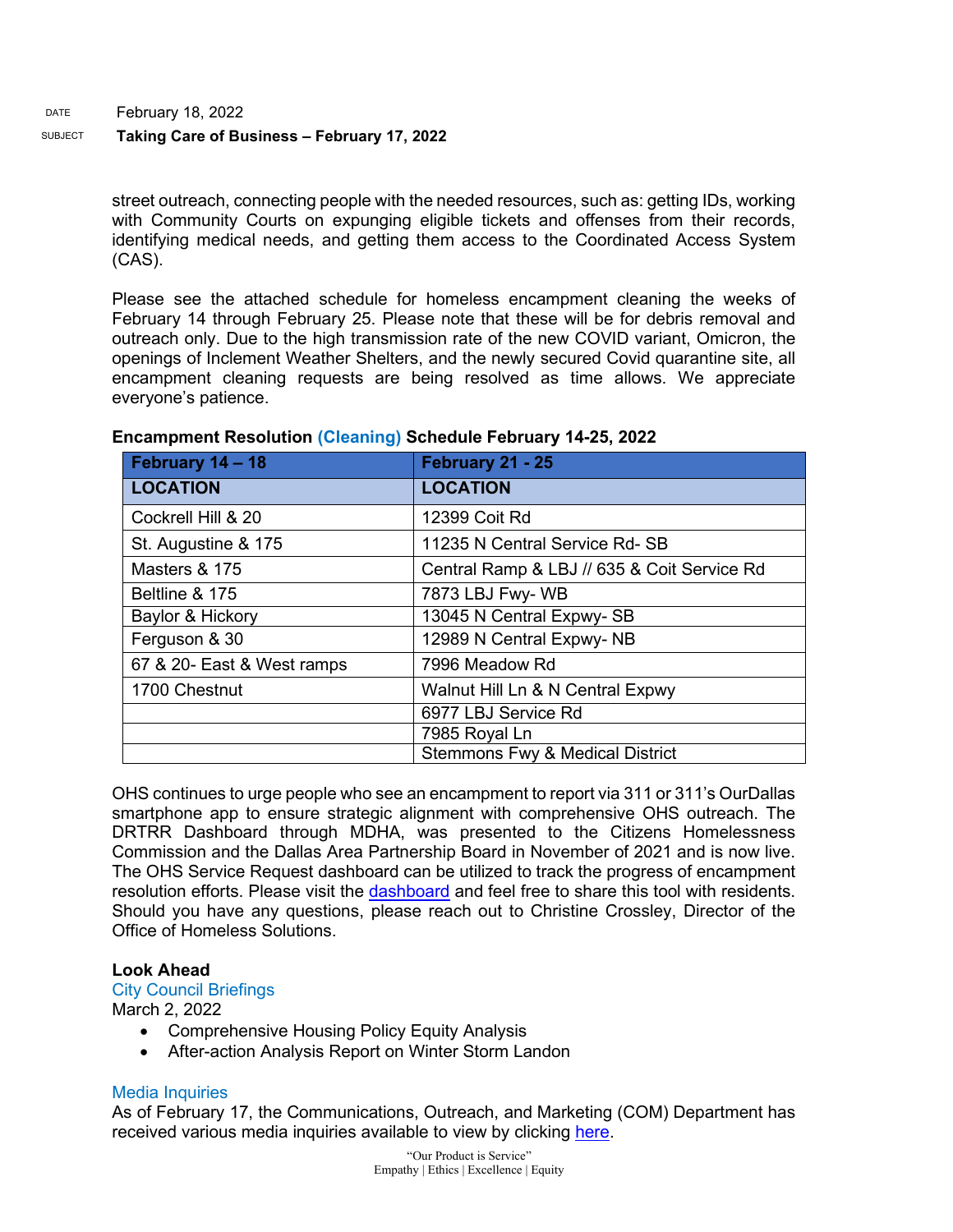#### DATE February 18, 2022 SUBJECT **Taking Care of Business – February 17, 2022**

The following storylines reference the major media inquiries addressed by Dallas Fire-Rescue (DFR) during the period dating from February  $7<sup>th</sup> - 14<sup>th</sup>$ . A more detailed account of the department's responses to those inquiries, and others, can be viewed a[t this link.](https://gcc02.safelinks.protection.outlook.com/ap/w-59584e83/?url=https%3A%2F%2Fdallastxgov-my.sharepoint.com%2F%3Aw%3A%2Fg%2Fpersonal%2Fjason_evans_dallascityhall_com%2FEYKI9oFHXeVOo7-bT_fSf0QBYrP5M6xrb2bNs4-CRoLsgA%3Fe%3DOxL6lm&data=04%7C01%7Cjason.evans%40dallascityhall.com%7C51b1003e5abe40ec964508d9f08eafd6%7C2935709ec10c4809a302852d369f8700%7C0%7C0%7C637805317882764066%7CUnknown%7CTWFpbGZsb3d8eyJWIjoiMC4wLjAwMDAiLCJQIjoiV2luMzIiLCJBTiI6Ik1haWwiLCJXVCI6Mn0%3D%7C3000&sdata=2Dv9FIm6sQUULmjd66GPzfQPfCNSdztQJ9y0BMuKZp4%3D&reserved=0) Should you have any questions or concerns, please contact Fire Chief, Dominique Artis.

- One Dead and Two Injured in North Dallas House Fire Early Morning Fire Destroys North Dallas Home
- Two Hospitalized Following Northeast Dallas Townhome Fire North Dallas Apartment Fire Displaces 40 Residents

Should you have any questions or concerns, please contact Genesis D. Gavino, Chief of Staff to the City Manager.

Toadnax

City Manager

c: Chris Caso, City Attorney Mark Swann, City Auditor Bilierae Johnson, City Secretary Preston Robinson, Administrative Judge Kimberly Bizor Tolbert, Deputy City Manager Jon Fortune, Deputy City Manager

Majed A. Al-Ghafry, Assistant City Manager M. Elizabeth (Liz)Cedillo-Pereira, Assistant City Manager Dr. Robert Perez, Interim Assistant City Manager Carl Simpson, Interim Assistant City Manager M. Elizabeth Reich, Chief Financial Officer Genesis D. Gavino, Chief of Staff to the City Manager Directors and Assistant Directors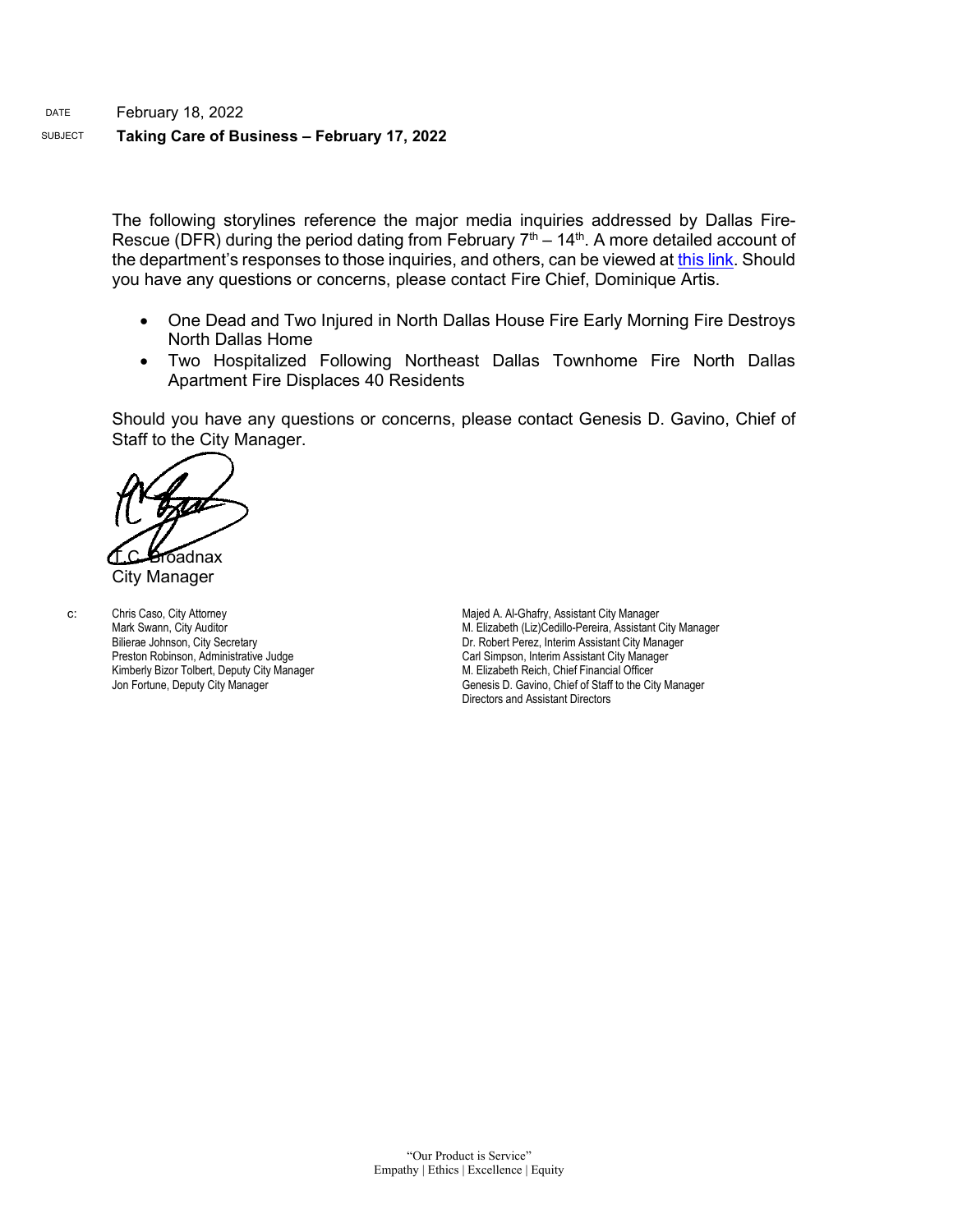# **Tree Planting**

#### **SATURDAY** FEB. 19 | 9:30 AM **WHITE ROCK LAKE STONE TABLES** 553-683 E. LAWTHER DRIVE

Join Council Member, Paula Blackmon of District 9 and Park Board Member, Maria Hasbany of District 9, for this community event sponsored by For the Love of the Lake and The White Rock Lake Foundation